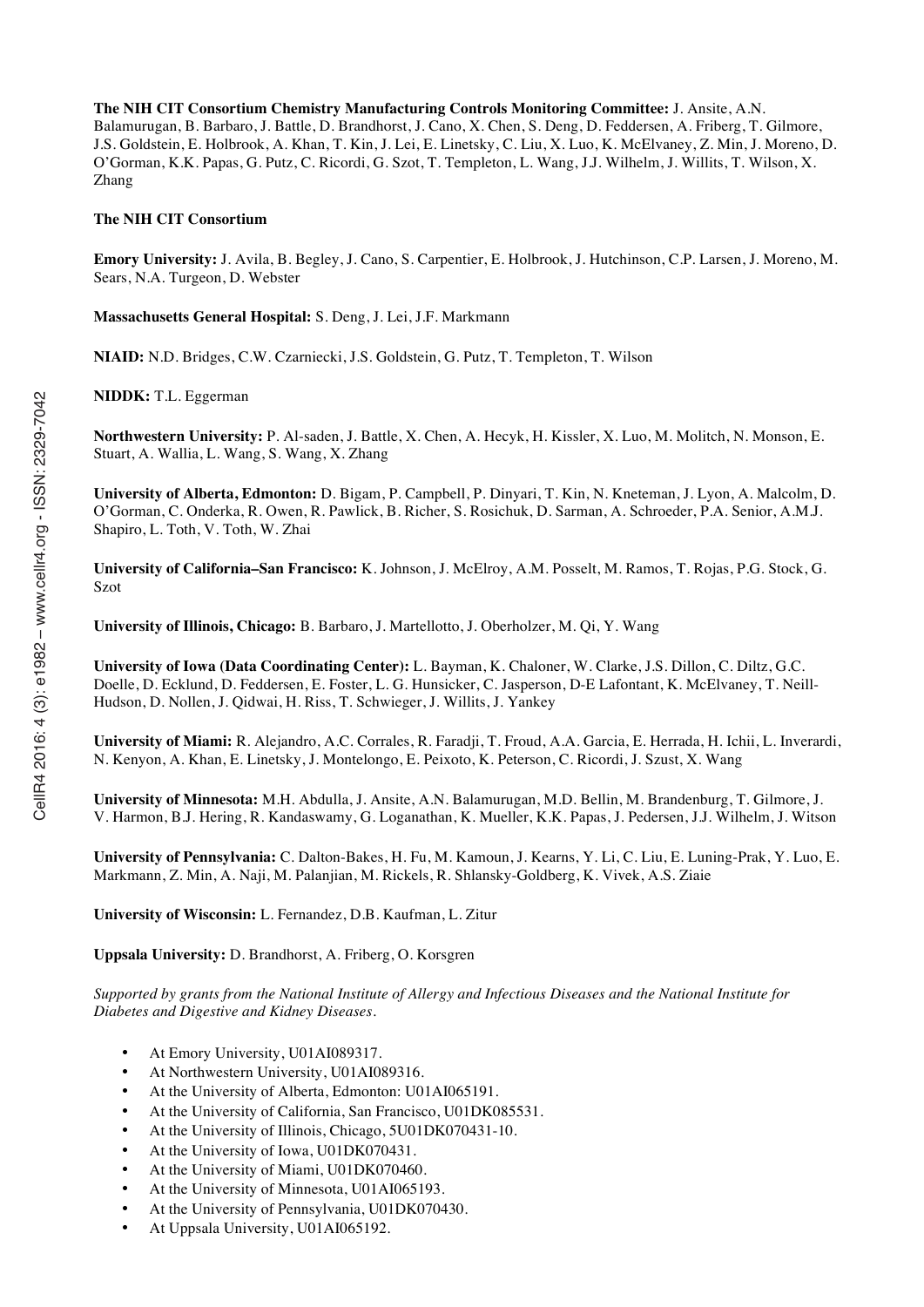*In addition, the study was supported by the following GCRC and CTSA awards:*

- At Emory University: UL1TR000454.
- At Northwestern University: 5UL1RR025741 and 8UL1TR000150.
- At the University of California, San Francisco, UL1TR000004.
- At the University of Illinois, Chicago, UL1TR000050.
- At the University of Miami: 1UL1TR000460.
- At the University of Minnesota: 5M01-RR000400 and UL1TR000114.
- At the University of Pennsylvania: UL1TR000003.

Address correspondence to: Camillo Ricordi MD, Chairman, CIT Steering Committee, ricordi@miami.edu

# **To cite this article**

*Raw Material Specification, Water for Injection, Sterile, USP – Standard Operating Procedure of the NIH Clinical Islet Transplantation Consortium*

CellR4 2016; 4 (3): e1982